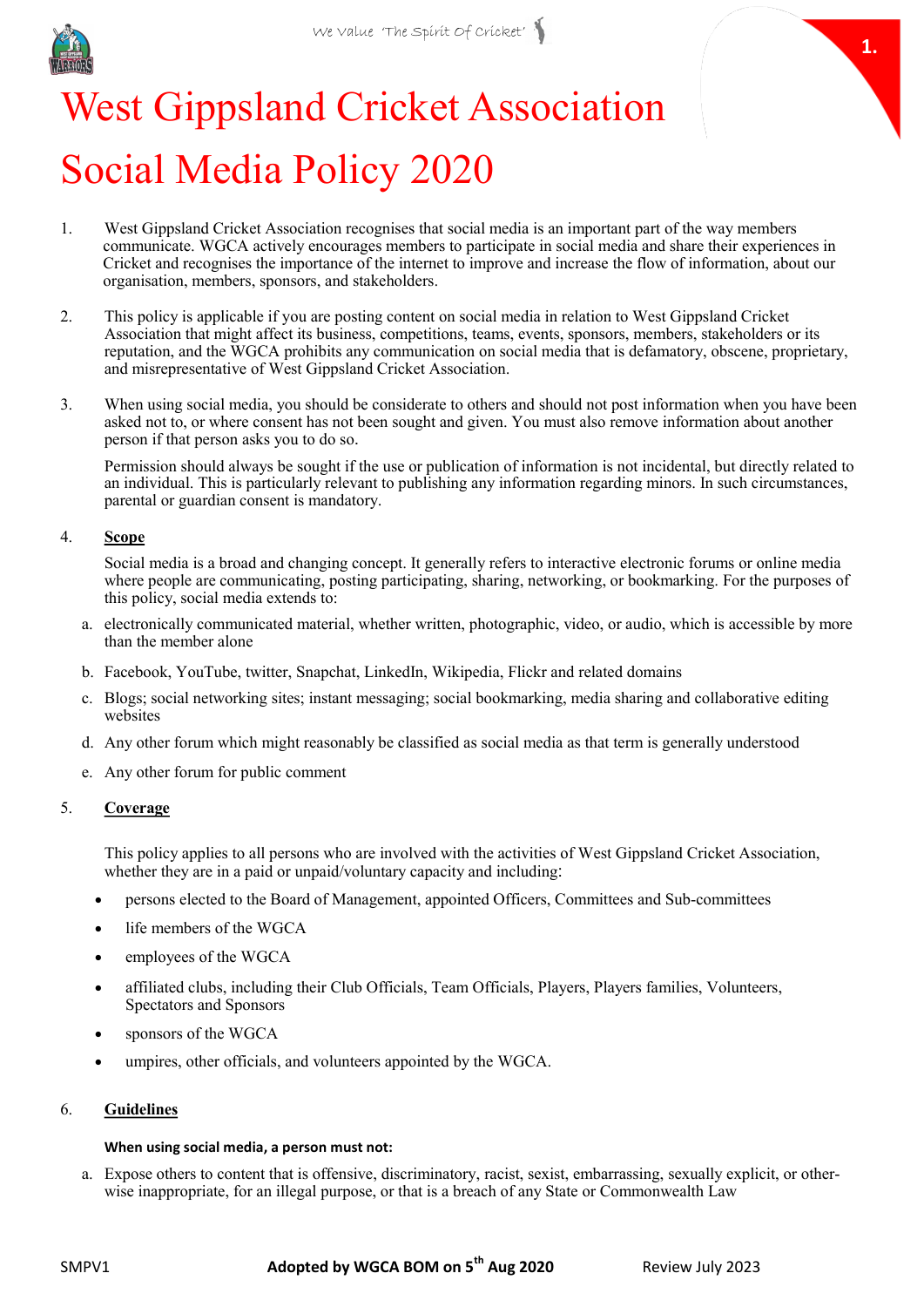

- b. Post or share any content in breach of the WGCA Communication Policy, Members Protectiontion Policy, or CA Safe-Guarding Children and Young People Policy
- c. Post or share any information or photos of a sensitive nature, including but not limited to accidents, incidents, or controversial behaviour
- d. Abuse, intimidate, harass, bully, or threaten any other person
- e. Make defamatory or libellous comments
- f. Use obscene, offensive, insulting, provocative or hateful language
- g. Publish a person's identifiable image without obtaining individuals permission via completed Image Consent and Release Form (Looking After Our Kids Action Plan CA\*)
- h. Post or share material that brings, or risks bringing, the WGCA its affiliates, its sport, its officials, members, or sponsors into disrepute. [In this context, bringing a person or organisation into disrepute is to lower the reputation of that person or organisation in the eyes of the ordinary members of the public.]
- i. Breach the privacy of the WGCA's confidential information, including but not limited to information that is not publicly accessible, widely known, or not expected to be shared outside of the WGCA.
- j. Intrude upon the privacy of other members of the WGCA without the consent of such members and without authority, post internet addresses, links to websites, email addresses or other personal information on social media platforms operated by the WGCA
- k. Imply that they are authorised to speak on behalf of the WGCA unless official authorisation has been given
- l. Make excessive postings on a particular issue or post multiple versions of the same opinion or information on social media platforms operated by the WGCA
- m. Breach laws governing copyright in relation to material owned by others.
- 2 n. Post material that infringes the intellectual property rights of others, including but not limited to
	- Trademarks
	- Logos
	- Slogans
	- Imagery which has been posted on WGCA official social media sites or website
- o. Promote commercial interests in social media platforms operated by the WGCA
- 7. **Guidelines**

This policy assists to establish a culture of openness, trust and integrity in all online activities related to West Gippsland Cricket Association. It is important that you represent both yourself and the WGCA appropriately online at all times.

Your honesty—or dishonesty—may be quickly noticed in the social media environment. Do not say anything that is dishonest, untrue, or misleading. If you are unsure, check the source and the facts before uploading or posting any thing. The WGCA recommends erring on the side of caution – if in doubt, do not post or upload.

Do not post anonymously, using pseudonyms or false screen names. Be transparent and honest. Use your real name, be clear about who you are and identify any affiliations you have.

If you have a vested interest in something you are discussing, point it out. If you make an endorsement or recommendation about something you are affiliated with, or have a close relationship with, you must disclose that affiliation.

Wherever practical, include a prominent disclaimer stating who you work for or are affiliated with (e.g. member of WGCA/cricket Club) and that anything you publish is your personal opinion and that you are not speaking official ly. This is good practice and is encouraged, but do not count on it to avoid trouble -– it may not have legal effect.

You should never quote or use more than short excerpts of someone else's work, and you should always attribute such work to the original author/source. It is good practice to link to others' work rather than reproduce it. If an error is made while posting on social media, be up front about the mistake and address it quickly. If you choose to modify an earlier post, make it clear that you have done so. If someone accuses you of posting something improper (such as their copyrighted material or a defamatory comment about them), address it promptly and appropriately and if necessary, seek legal advice.